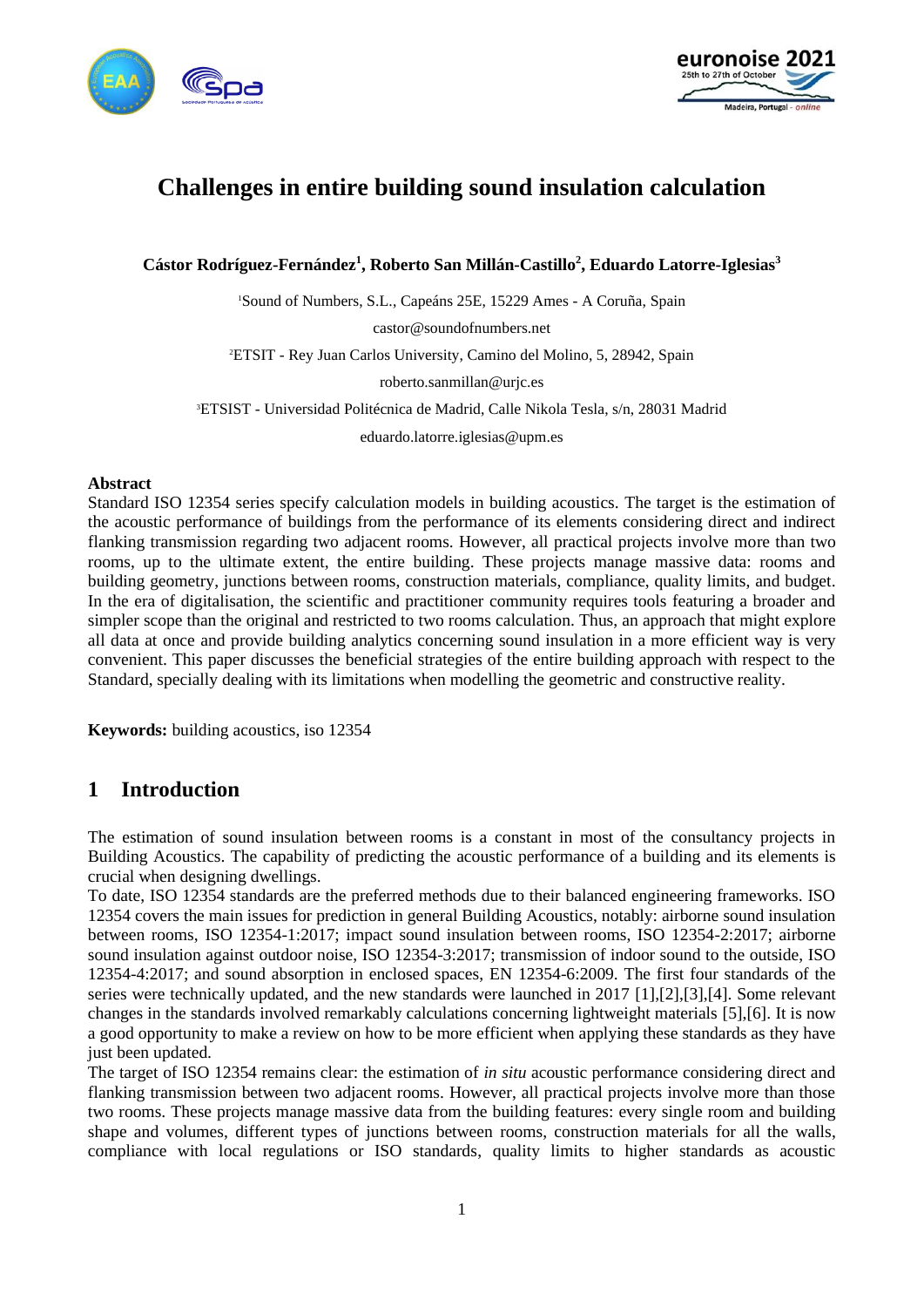

classification scheme for buildings, and budget for the current project or needed enhancements. In the era of digitalisation, the scientific and practitioner community requires tools featuring a broader and simpler scope than the original and restricted to two rooms calculation. Society, partners and project stakeholders want more comprehensive data, which is available almost immediately in a shareable format.

Thus, an approach that might explore all data at once and provide building analytics concerning sound insulation in a more efficient way is very convenient, and it is almost a must these days. This paper discusses the beneficial strategies of the entire building approach with respect to the Standard two-rooms estimation, especially dealing with its limitations when modelling the geometric and constructive reality. Ten years ago, Sound of Numbers SL developed SONarchitect, the very first tool for calculating sound insulation according to ISO 12354 (formerly EN 12354) in entire buildings. This experience is being included in this publication.

# **2 The entire building digitalisation approach**

#### **2.1 Problems statement**

ISO 12354 is based on SEA (Statistic Energy Analysis) method. In short: two systems (the rooms) are sharing some energy (sound) through a connection (separating wall and flanking elements). The very first challenge is fitting the reality in such a simple concept. In order to travel from the reality to the simplicity, there must be a lot of approximations. The reality is not two rectangular box-shaped rooms anymore.

Why trying to choose the worst cases in a building and calculating only those when it is possible to calculate the entire building with the same effort? In [7] a project of medium size building for a hospital with 1256 rooms leads to 5209 and 6035 calculations of two-rooms airborne sound insulation and impact sound insulation, respectively. To find just a few significant two-rooms cases of the entire building becomes overwhelming due to the vast range of variability of shapes, sizes, joints and materials. A very experienced consultancy team would be required to verify all the relevant features of each possible two-rooms combination. Once they were found, the expense on time would be unaffordable. Thus, the tools employed in the prediction of the acoustic performance of buildings should consider all their rooms in order to provide comprehensive and unbiased information. Furthermore, those tools should simplify and improve the used resources from a heuristic approach.

### **2.2 Unrestricted geometry in 3D**

Practitioners and researchers who deal with large projects in Building Acoustics, face complex geometry frequently. Some other tools based on the same ISO standards approximate complex geometry with two rectangular box-shaped rooms, and only one separating element between the two adjacent rooms. The ISO Standard calculation could be followed by estimating equivalent areas, mainly. However, these assumptions result in errors in the *in situ* structural reverberation time  $(T_{s, in situ})$ , and the *in situ* equivalent absorption length; also, some deviations might rise about the flanking walls and the changes in the reduction indexes in junctions.

For example: [Figure 1](#page-2-0) presents a case where these approximations become a challenge: between those two rooms blue and green there is one common wall and five edges. Should we take on account the edge that is not connected to the separating wall? Further research in this kind of special cases must be conducted.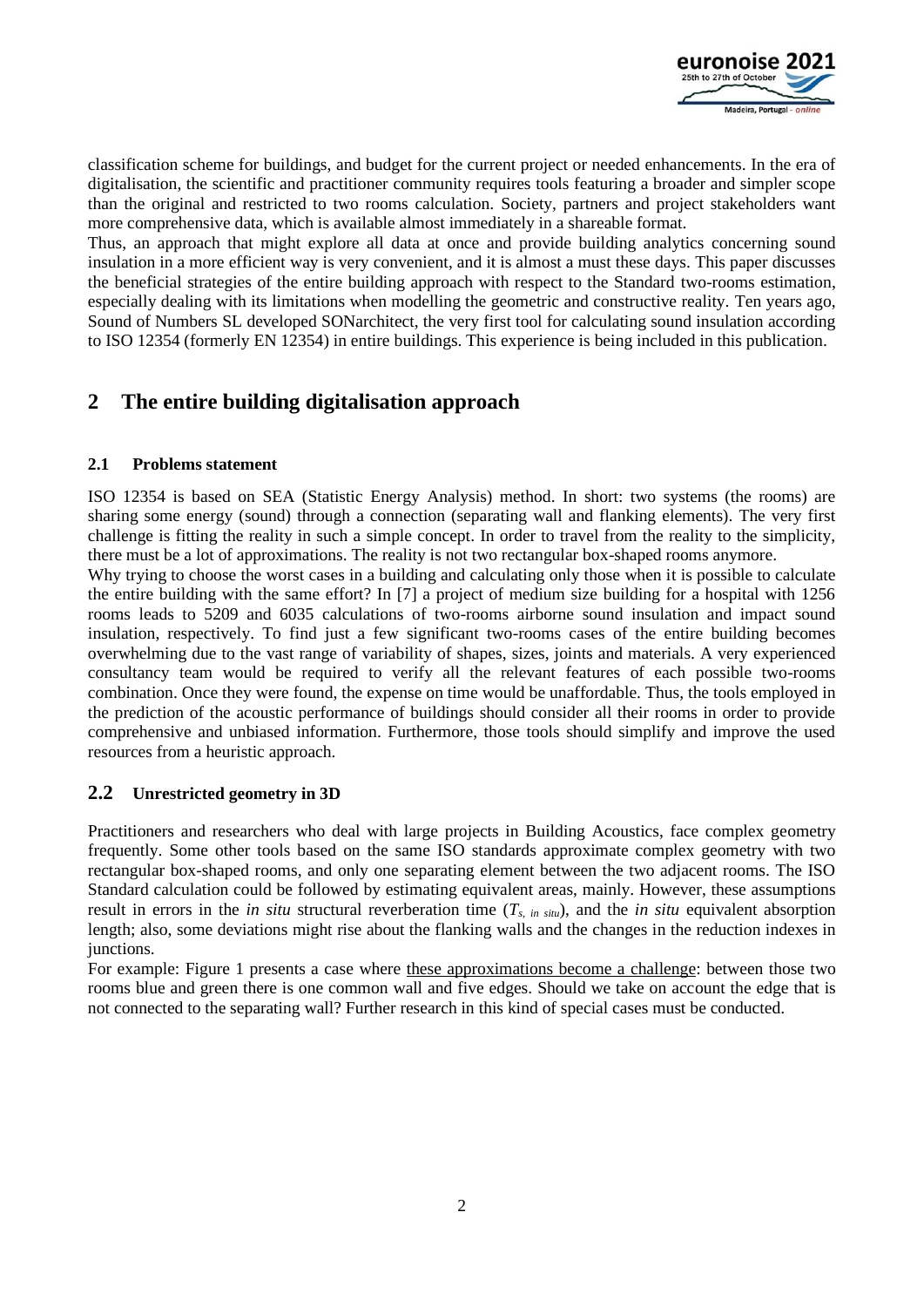



Figure 1 - Special case for transmission paths analysis

<span id="page-2-0"></span>SONarchitect offers no restrictions for complex geometries since it computes the sound insulation through all the separating elements involved, considering all the flanking paths. Every transmission path can be inspected, and the dominant ones are underlined.

A 3D point of view helps verifying building drawings. This option improves the adequate insertion of general plans in a SONarchitect project with a realistic point of view for the designers. A convenient drawing toolbox is available to simplify this process. The result is an "acoustic" plan that satisfies the requirements of the calculation models and avoids useless and no significant data for sound insulation. Layers for lighting, decoration, symbols or outside building elements should be deleted.

This simplified geometry information can be inserted by simply drawing the building plan by plan, using a template (can be a DXF file or a soon-to-be deployed BIM model) or even importing a CAD model, but no matter what, there must be a simplification of the geometry in order to achieve reliable results. In the following points we will investigate why.

#### **2.3 Automatic detection of rooms and junctions**

Large projects consist of a considerable number of rooms that lead to a much higher number of junctions. The features of the junctions depend on the walls, floors and ceilings where they fit. SONarchitect automatically detects all the rooms and junctions in the building and characterize them with the proper shape and combination of materials. Hence, once the project has the geometry and the material of the surfaces involved, junctions are specified without any further action by the user. Only the addition of resilient layers requires that the user provides that information junction by junction. Thus, the huge workload on defining every junction disappears using SONarchitect, as it is automatically done and reported in the results accordingly.



Figure 2 - Drawing representing regular junctions, white arrows; and resilient junctions, solid arrows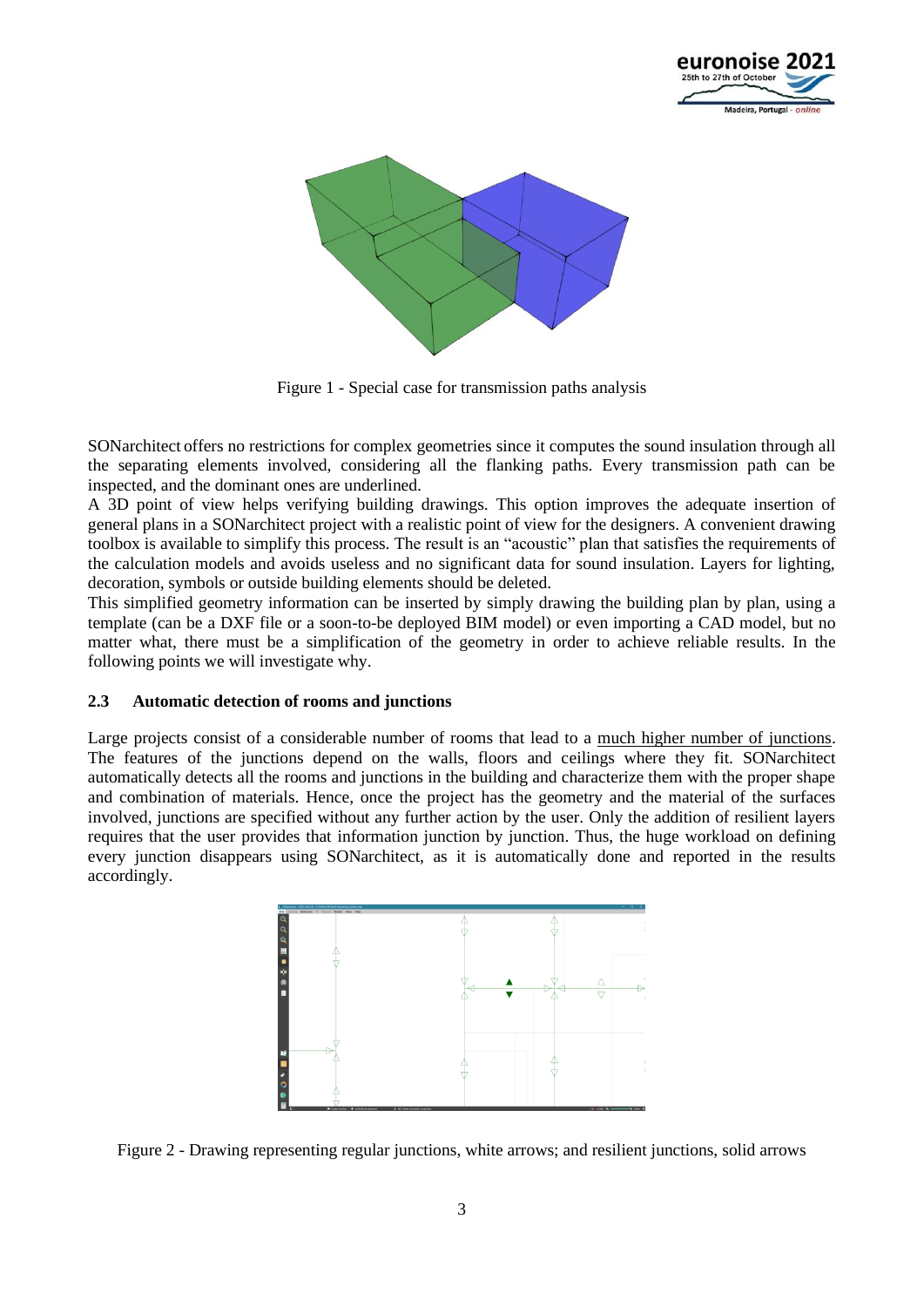

This automatic workflow also prevents from the wrong estimation of *Ts, in situ*, as described in Annex C of ISO 12354-1 [\[1\].](#page-6-0) Additional corrections are needed when the area considered is part of a larger structural element, and the junctions are formed by lightweight material elements. As shown in [Figure 3,](#page-3-0) in SONarchitect v3.1, these considerations can be customized. As a future line, SONarchitect will also allow the user to enter new junction formulae and models.

| Project configuration<br>$\times$                                                                                                                                 |                      |         |                                                                                             |         |              |                      |    |        |
|-------------------------------------------------------------------------------------------------------------------------------------------------------------------|----------------------|---------|---------------------------------------------------------------------------------------------|---------|--------------|----------------------|----|--------|
| General                                                                                                                                                           | Ts (Annex C)         | Outdoor | <b>Requirements</b>                                                                         | Classes | Default mat. | <b>Noise Spectra</b> |    |        |
| <b>Laboratory conditions</b>                                                                                                                                      |                      |         |                                                                                             |         |              |                      |    |        |
| $\vee$ Use the value T <sub>s lab</sub> available in the database                                                                                                 |                      |         |                                                                                             |         |              |                      |    |        |
| Otherwise or if not available, calculate T <sub>5.lab</sub><br>@ using approximation (C.3) in annex C of ISO 12354-1:2017                                         |                      |         |                                                                                             |         |              |                      |    |        |
| O using general formula (C.1) together with expression (C.2) in annex C of ISO 12354-1:2017                                                                       |                      |         |                                                                                             |         |              |                      |    |        |
| In situ conditions                                                                                                                                                |                      |         |                                                                                             |         |              |                      |    |        |
| Calculate Ts, situ                                                                                                                                                |                      |         |                                                                                             |         |              |                      |    |        |
| @ using approximation (C.6) in annex C of ISO 12354-1:2017                                                                                                        |                      |         |                                                                                             |         |              |                      |    |        |
| $\circlearrowright$ using general formula (C.1) together with expression (C.4) in annex C of ISO 12354-1:2017                                                     |                      |         |                                                                                             |         |              |                      |    |        |
|                                                                                                                                                                   |                      |         | $\Box$ Limit the value of the absorption coefficient for bending waves to $\alpha_k$ < 0.25 |         |              |                      |    |        |
|                                                                                                                                                                   | Internal loss factor |         |                                                                                             |         |              |                      |    |        |
| $\bullet$ Use the internal loss factor $\eta_{int}$ available in the database<br>$\circ$ Use the approximation $\eta_{int}$ = 0.01 in annex C of ISO 12354-1:2017 |                      |         |                                                                                             |         |              |                      |    |        |
|                                                                                                                                                                   |                      |         |                                                                                             |         |              |                      |    |        |
|                                                                                                                                                                   |                      |         | Apply annex C of ISO 12354-1:2017 also to Type B elements                                   |         |              |                      |    |        |
|                                                                                                                                                                   |                      |         |                                                                                             |         |              |                      |    |        |
|                                                                                                                                                                   |                      |         |                                                                                             |         |              |                      |    |        |
|                                                                                                                                                                   |                      |         |                                                                                             |         |              |                      |    |        |
|                                                                                                                                                                   |                      |         |                                                                                             |         |              |                      | OK | Cancel |

Figure 3 - Annex C approximation

#### <span id="page-3-0"></span>**2.4 Geometry dysfunction search**

SONarchitect can calculate the sound transmission through thousands of encounters in seconds. However, projects made of too small walls, curved areas, or tilted roofs may cause problems in the computation of insulation ratings.

Firstly, for applying ISO 12354 standard, it is needed to simplify curves and arcs and turn them into equivalent surfaces. SONarchitect drawing toolbox suggests the user to draw walls larger than 20 cm. Wall, floor and ceiling encounters are also forced to coincide; otherwise, the ISO 12354 model could not be applied.

$$
R_{i,j} = \frac{R_{i,situ}}{2} + \frac{R_{j,situ}}{2} + \overline{D_{v,ij,situ}} + 10log\left(\frac{S_s}{\sqrt{S_i S_j}}\right) \ [dB] \tag{1}
$$

The calculation of *R'* depends on the wall surface [\[1\].](#page-6-0) Hence, the calculation avoids the error due to too small enclosures. This kind of walls causes an increase in the computation time and remarkable deviations in sound insulation estimation that does not match reality. Generally, *R'* is overestimated, as it can be inferred from equation (1), which defines the calculation of each flanking transmission path. Nevertheless, in case the user includes a small wall accidentally, the software would warn in the results reports. Furthermore, the user needs to, somehow, simplify the geometry in order to avoid these geometry restrictions. For example, in [Figure 4](#page-4-0) it is shown how a small wall in the façade can be approximated into a larger wall, thus, the user gets rid of a potential small wall that might overestimate the calculations.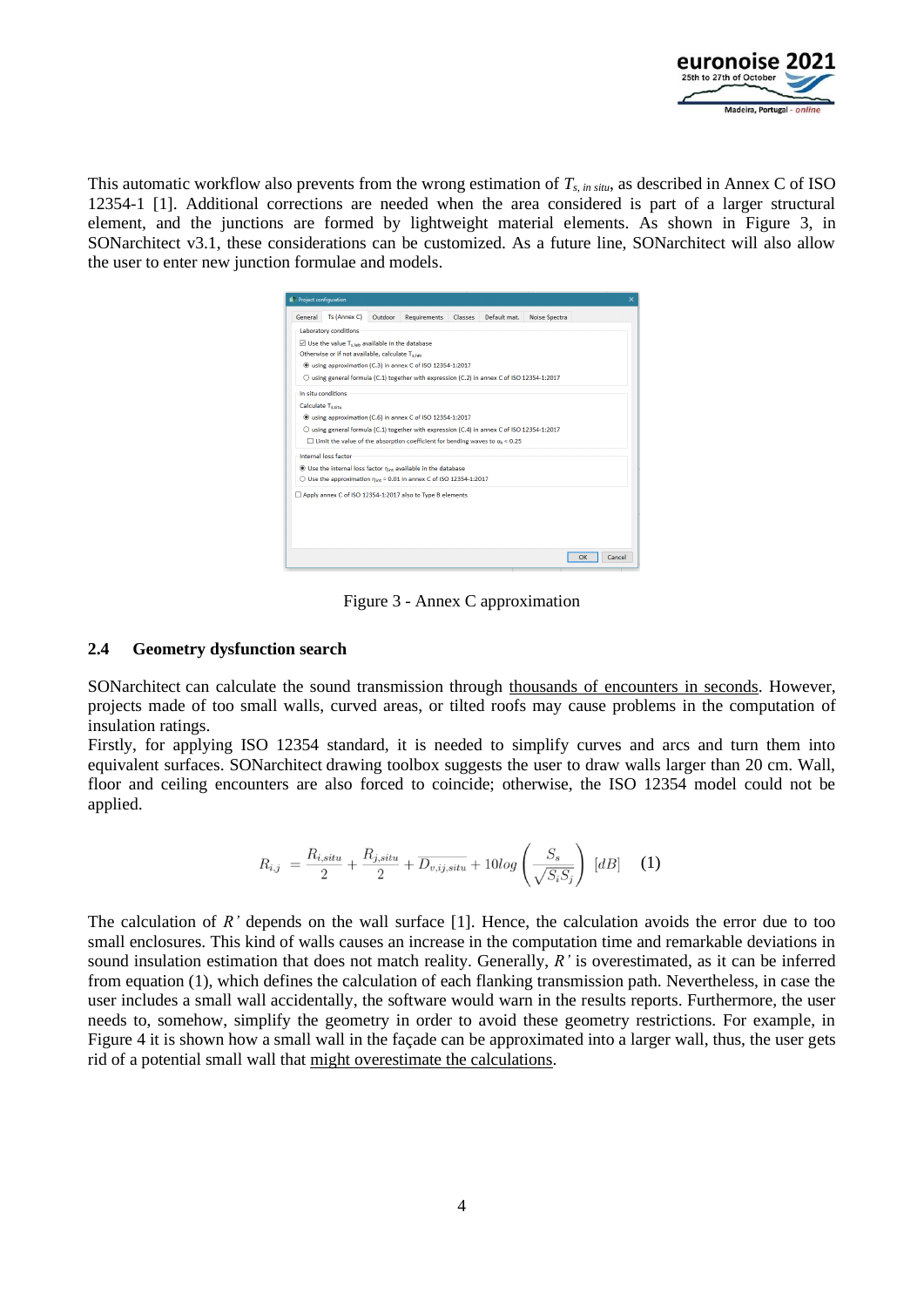



Figure 4 - Geometry approximation

#### <span id="page-4-0"></span>**2.5 Data analytics on sound insulation**

Currently, data is becoming a valuable resource in all disciplines. Sound insulation is not an exception, and comprehensive information data is more useful than having just some disadvantageous cases. SONarchitect can compute all rooms in building despite the number. Each separating element is assessed along with all the flanking paths. The contribution of the different transmission is available and ranked on a colour scale, which helps inspect paths quickly.

Facing a project with thousands of rooms can be overwhelming when trying to analyse it. Hence, this colour tool is also employed to find rooms which do not comply with requirements easily. SONarchitect is customizable for any specific local building regulation or an *ad hoc* specification. This feature, combined with the compelling 3D view, presents a convenient tool to focus quickly on the problems that may appear in the project. [Figure 5](#page-4-1) illustrates how helpful this would be when dealing with up to 115 transmission paths.



<span id="page-4-1"></span>Figure 5 - 3D view of a compliant pair of rooms and the list of transmission paths (115)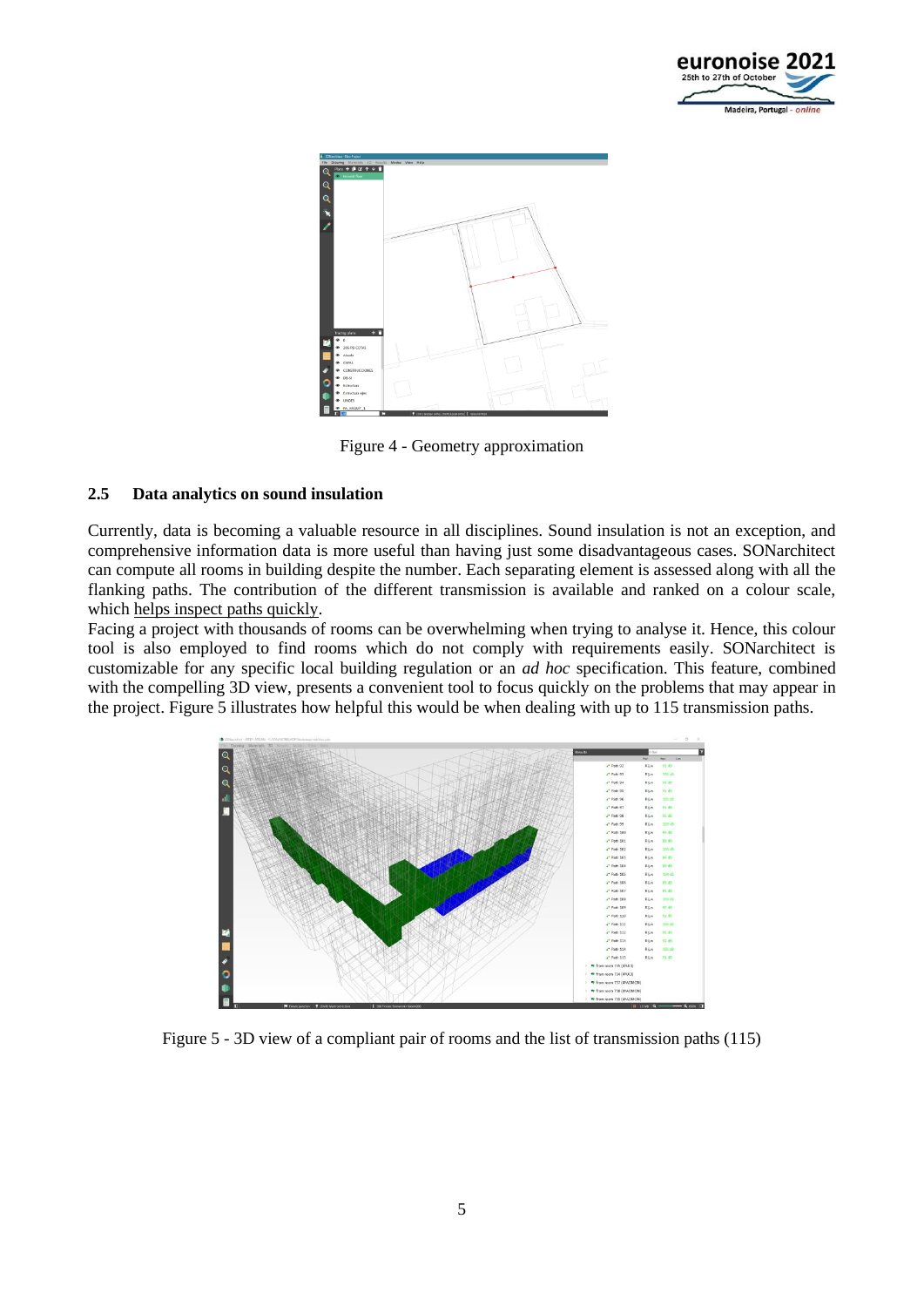



Figure 6 - Statistics computing

<span id="page-5-0"></span>Nevertheless, a solution based on verifying the colours of all the rooms would remain repetitive. A smarter way of analysing aggregated results from the calculation is the use of Statistics. Hence, SONarchitect embeds a tool that presents histograms containing all calculations. Some of the conclusions of the project might be directly drawn from this software feature. Some examples are compliance of the rooms for airborne sound insulation or the number of protected room non-compliant with impact sound insulation. Once the Statistics menu is set and computed, the 3D view locates the rooms that fulfil the requirements. Thus, consultants may focus on the rooms that need some design reviews. [Figure 6](#page-5-0) shows a statistics output example, where the compliant rooms for a particular use are marked in green in the 3D model and the histograms present the behaviour of all the rooms regarding the requirement.

Finally, massive data can be reported using customizable templates. This tool help communicate the conclusions of the projects smartly and even account for new or updated budgets.

### **2.6** Computational and graphical efficiency

The technology used by SONarchitect features a graphical algorithm that computes ISO 12354 models fast. The software is not only capable of detect rooms and junction, and even micro-walls but also calculates in a short time. The example of the hospital previously presented would take just some seconds to be presented both graphically in the 3D views, as all the ratings for rooms and flanking paths, including their corresponding alerts on compliance.

### **2.7 Integration with other tools**

In a global world, tools are expected to work efficiently with other tools. Their combination would result in expert suites that can face projects with broader scopes. SONarchitect is a powerful software that manages the calculation needed for modelling buildings according to ISO 12354 standards. However, a Building Acoustics project may include other points of view.

Hence, practitioners usually need sound insulation solution that might not exist in their materials database, despite that literature and SONarchitect databases provide a wide range of alternatives. The quick pace of technology, the *in-situ* constraints, or the experiments of new types of materials and their combinations seem to be the reason to update databases continuously. In the meantime, general laboratory models for sound insulation as Insul [\[8\]](#page-6-6) could help.

Furthermore, Sound of Numbers is evolving SONarchitect in the path of integration with engineering and architecture tools like Revit, Archicad and Simplebim among others.